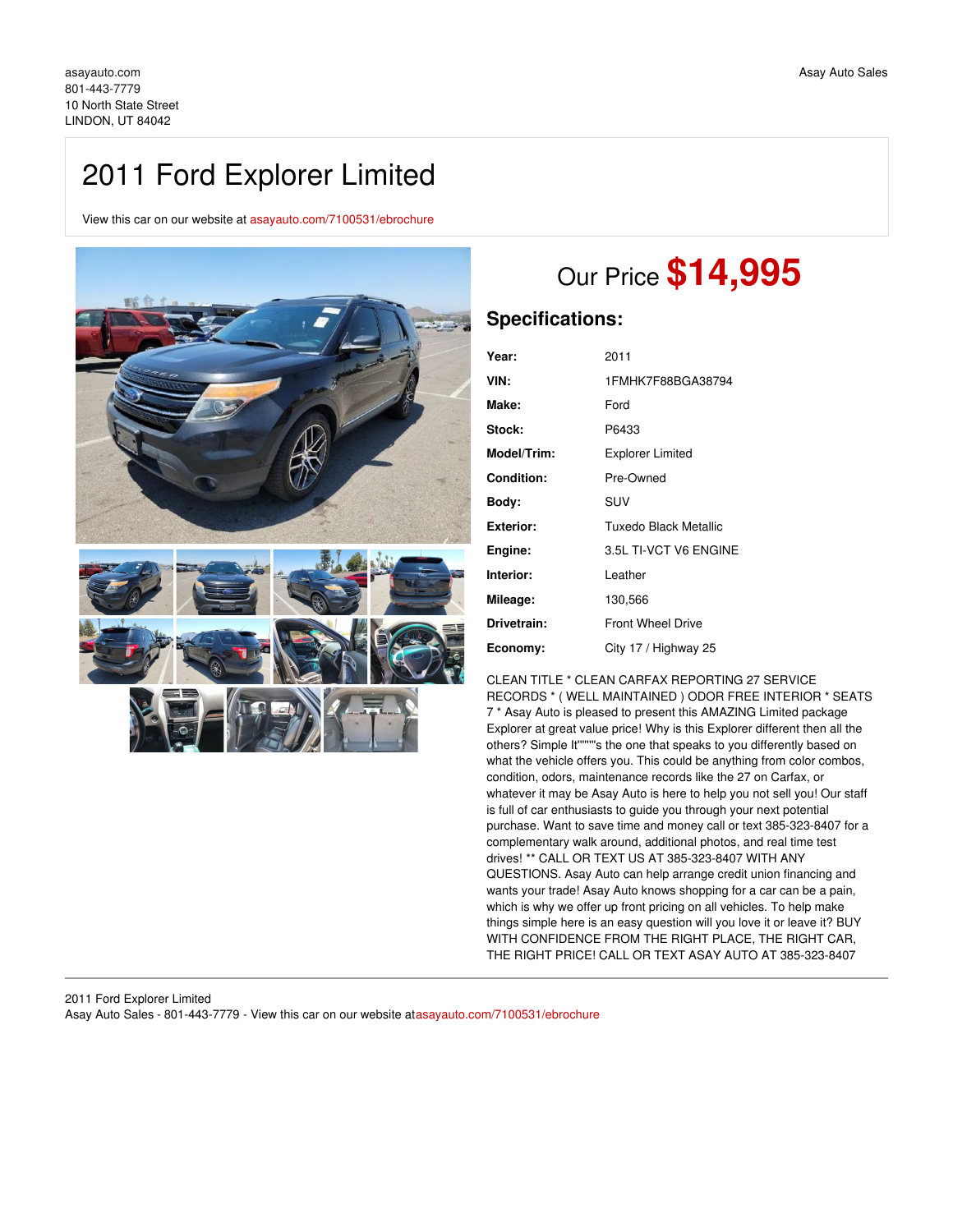

#### 2011 Ford Explorer Limited

Asay Auto Sales - 801-443-7779 - View this car on our website at[asayauto.com/7100531/ebrochure](https://asayauto.com/vehicle/7100531/2011-ford-explorer-limited-lindon-ut-84042/7100531/ebrochure)

## **Installed Options**

#### **Interior**

- Leather trimmed heated front bucket seats -inc: 10-way pwr driver seat w/pwr lumbar & recline, 6-way pwr passenger seat w/manual recline & lumbar, driver seat memory, 4-way driver & front passenger head restraints
- 60/40 split-folding 2nd row seat w/armrest & dual cupholders
- 50/50 split-folding 3rd row seat- Floor console w/armrest & storage
- Front/rear color-keyed carpeted floor mats
- Leather-wrapped tilt/telescoping steering wheel w/audio & cruise controls
- Pwr windows w/1-touch driver & front passenger up/down- Pwr door locks
- Pwr adjustable pedals w/memory- Perimeter alarm- Intelligent access w/push button start
- Remote start-SecuriCode remote keyless entry w/keypad Universal garage door opener
- Cruise control- SecuriLock passive anti-theft system
- Dual zone electronic automatic temp control w/auxiliary air cond Air filtration system
- Rear window defogger- Leather wrapped shift knob
- Electrochromic rearview mirror w/microphone
- Overhead console w/lights & sunglass holder
- Color-keyed cloth sunvisors -inc: illum vanity mirrors- 2nd/3rd seat rear map light
- 12V pwr points -inc: (2) front, (1) second row, (1) cargo area 110V outlet
- Olive Ash Dark Brown Woodgrain appliques- Front/rear scuff plates
- Grab handles -inc: (1) at passenger seat, (2) in 2nd row Illuminated entry
- Ambient lighting- Load floor tie-down hooks- Cargo area hooks- Cargo net

#### **Exterior**

- P255/50R20 all-season BSW tires- 20" painted aluminum wheels- Mini spare tire
- Silver roof rack side rails- Body-color spoiler
- Upper body color/lower black front/rear bumpers- Black wheel lip molding
- Black lower bodyside cladding w/chrome accent- Body-color grille
- Bi-functional projector beam headlamps- Auto on/off headlamps- Fog lamps
- Body-color pwr folding heated pwr mirrors -inc: integrated blind spot mirrors, LED turn signals, approach lights, driver's memory